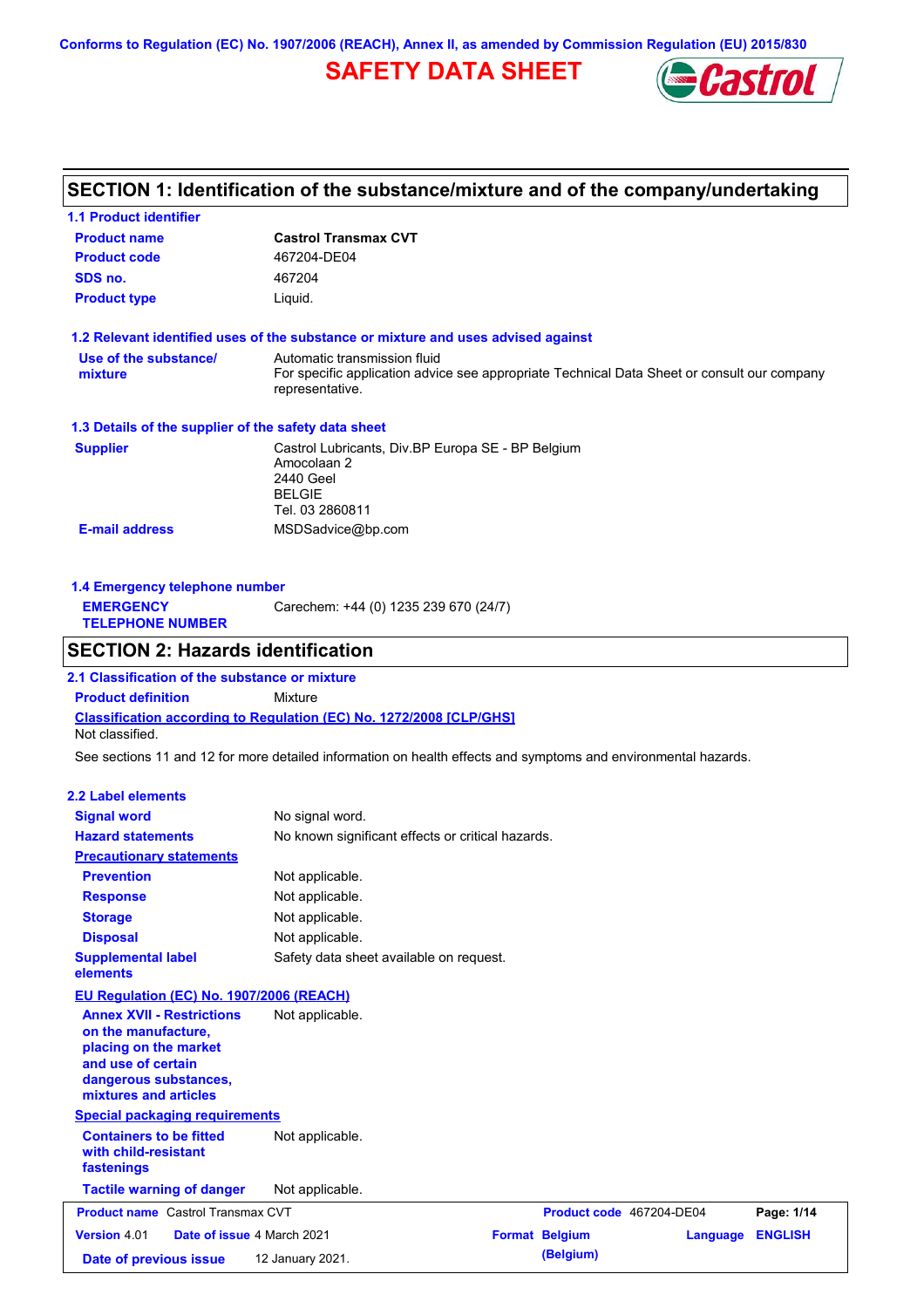### **SECTION 2: Hazards identification**

#### **2.3 Other hazards**

**Results of PBT and vPvB assessment**

**Product meets the criteria for PBT or vPvB according to Regulation (EC) No. 1907/2006, Annex XIII**

Product does not meet the criteria for PBT or vPvB according to Regulation (EC) No. 1907/2006, Annex XIII.

This mixture does not contain any substances that are assessed to be a PBT or a vPvB.

**Other hazards which do not result in classification** Defatting to the skin.

### **SECTION 3: Composition/information on ingredients**

**Mixture** 

### **3.2 Mixtures**

**Product definition**

Highly refined base oil (IP 346 DMSO extract < 3%). Proprietary performance additives.

| <b>Product/ingredient</b><br>name                                                                                                                                                                                                                                       | <b>Identifiers</b>                                                                   | $\frac{9}{6}$ | <b>Regulation (EC) No.</b><br>1272/2008 [CLP] | <b>Type</b> |
|-------------------------------------------------------------------------------------------------------------------------------------------------------------------------------------------------------------------------------------------------------------------------|--------------------------------------------------------------------------------------|---------------|-----------------------------------------------|-------------|
| Distillates (petroleum), hydrotreated<br>light paraffinic                                                                                                                                                                                                               | REACH #: 01-2119487077-29<br>EC: 265-158-7<br>CAS: 64742-55-8<br>Index: 649-468-00-3 | ≥25 - ≤50     | Asp. Tox. 1, H304                             | [1] [2]     |
| Distillates (petroleum), hydrotreated<br>heavy paraffinic                                                                                                                                                                                                               | REACH #: 01-2119484627-25<br>EC: 265-157-1<br>CAS: 64742-54-7<br>Index: 649-467-00-8 | ≥25 - ≤50     | Not classified.                               | $[2]$       |
| 2-Propenoic acid, 2-methyl-, butyl<br>ester, polymer with N-[3-<br>(dimethylamino)propyl]-2-methyl-<br>2-propenamide, dodecyl 2-methyl-<br>2-propenoate, eicosyl 2-methyl-<br>2-propenoate, hexadecyl 2-methyl-<br>2-propenoate and octadecyl 2-methyl-<br>2-propenoate | CAS: 176487-46-0                                                                     | $<$ 10        | Eye Irrit. 2, H319                            | $[1]$       |
| Lubricating oils (petroleum), C15-30,<br>hydrotreated neutral oil-based                                                                                                                                                                                                 | REACH #: 01-2119474878-16<br>EC: 276-737-9<br>CAS: 72623-86-0<br>Index: 649-482-00-X | -≤3           | Asp. Tox. 1, H304                             | [1] [2]     |
| Distillates (petroleum), hydrotreated<br>light paraffinic                                                                                                                                                                                                               | REACH #: 01-2119487077-29<br>EC: 265-158-7<br>CAS: 64742-55-8<br>Index: 649-468-00-3 | -≤3           | Not classified.                               | $[2]$       |

**See Section 16 for the full text of the H statements declared above.**

**Type** 

[1] Substance classified with a health or environmental hazard

[2] Substance with a workplace exposure limit

[3] Substance meets the criteria for PBT according to Regulation (EC) No. 1907/2006, Annex XIII

[4] Substance meets the criteria for vPvB according to Regulation (EC) No. 1907/2006, Annex XIII

[5] Substance of equivalent concern

[6] Additional disclosure due to company policy

Occupational exposure limits, if available, are listed in Section 8.

### **SECTION 4: First aid measures**

### **4.1 Description of first aid measures**

| <b>Eye contact</b>  | In case of contact, immediately flush eyes with plenty of water for at least 15 minutes. Eyelids<br>should be held away from the eyeball to ensure thorough rinsing. Check for and remove any<br>contact lenses. Get medical attention. |
|---------------------|-----------------------------------------------------------------------------------------------------------------------------------------------------------------------------------------------------------------------------------------|
| <b>Skin contact</b> | Wash skin thoroughly with soap and water or use recognised skin cleanser. Remove<br>contaminated clothing and shoes. Wash clothing before reuse. Clean shoes thoroughly before<br>reuse. Get medical attention if irritation develops.  |

| <b>Product name</b> Castrol Transmax CVT |                                   | <b>Product code</b> 467204-DE04 |                  | Page: 2/14 |
|------------------------------------------|-----------------------------------|---------------------------------|------------------|------------|
| <b>Version 4.01</b>                      | <b>Date of issue 4 March 2021</b> | <b>Format Belgium</b>           | Language ENGLISH |            |
| Date of previous issue                   | 12 January 2021.                  | (Belgium)                       |                  |            |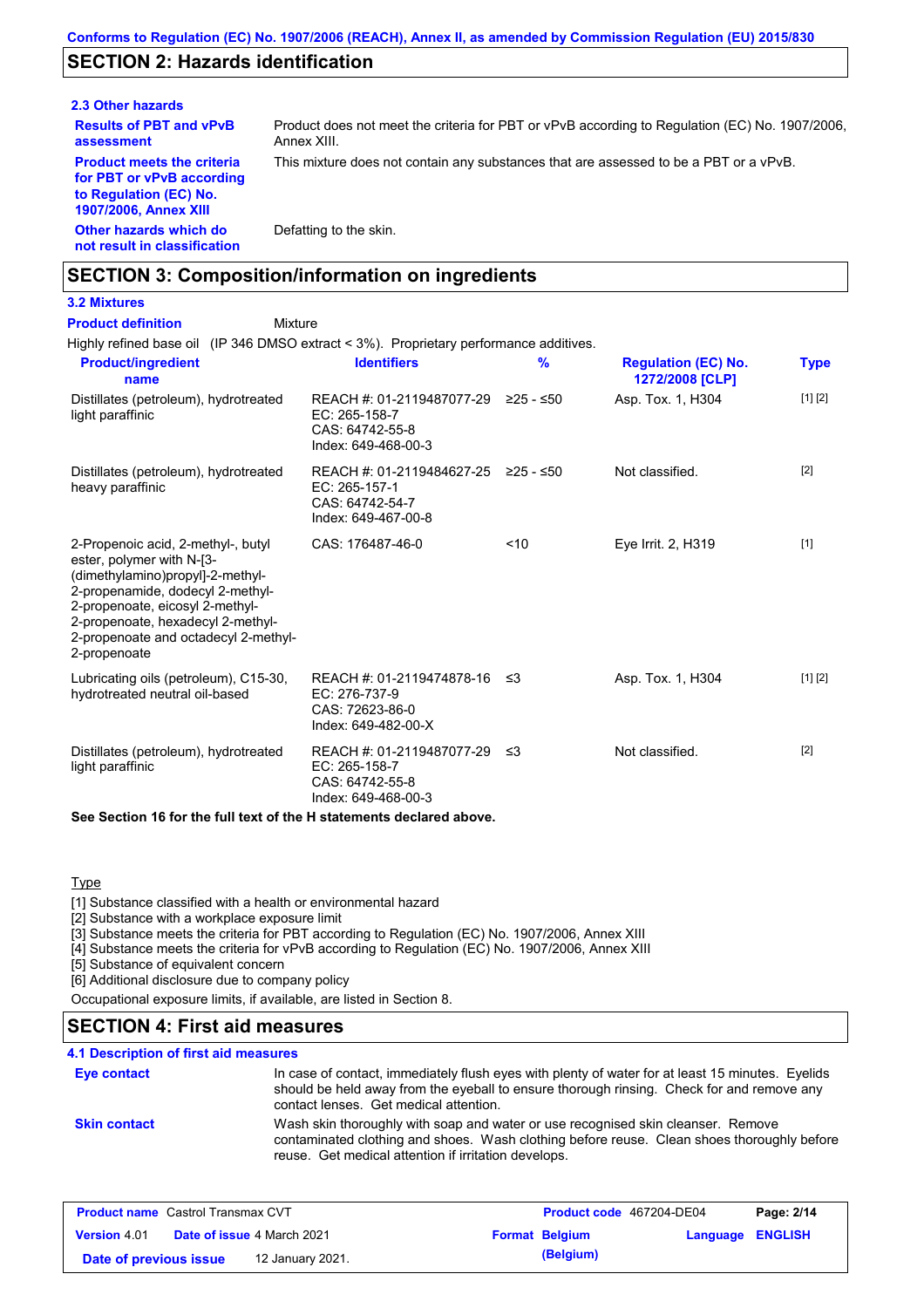## **SECTION 4: First aid measures**

| <b>Inhalation</b>                 | If inhaled, remove to fresh air. In case of inhalation of decomposition products in a fire,<br>symptoms may be delayed. The exposed person may need to be kept under medical<br>surveillance for 48 hours. Get medical attention if symptoms occur. |
|-----------------------------------|-----------------------------------------------------------------------------------------------------------------------------------------------------------------------------------------------------------------------------------------------------|
| Ingestion                         | Do not induce vomiting unless directed to do so by medical personnel. Get medical attention if<br>symptoms occur.                                                                                                                                   |
| <b>Protection of first-aiders</b> | No action shall be taken involving any personal risk or without suitable training. It may be<br>dangerous to the person providing aid to give mouth-to-mouth resuscitation.                                                                         |

### **4.2 Most important symptoms and effects, both acute and delayed**

See Section 11 for more detailed information on health effects and symptoms.

| <b>Potential acute health effects</b> |                                                                                                                     |
|---------------------------------------|---------------------------------------------------------------------------------------------------------------------|
| <b>Inhalation</b>                     | Exposure to decomposition products may cause a health hazard. Serious effects may be<br>delayed following exposure. |
| <b>Ingestion</b>                      | No known significant effects or critical hazards.                                                                   |
| <b>Skin contact</b>                   | Defatting to the skin. May cause skin dryness and irritation.                                                       |
| <b>Eye contact</b>                    | No known significant effects or critical hazards.                                                                   |
|                                       | Delayed and immediate effects as well as chronic effects from short and long-term exposure                          |
| <b>Inhalation</b>                     | Overexposure to the inhalation of airborne droplets or aerosols may cause irritation of the<br>respiratory tract.   |
| <b>Ingestion</b>                      | Ingestion of large quantities may cause nausea and diarrhoea.                                                       |
| <b>Skin contact</b>                   | Prolonged or repeated contact can defat the skin and lead to irritation and/or dermatitis.                          |
| Eye contact                           | Potential risk of transient stinging or redness if accidental eye contact occurs.                                   |
|                                       |                                                                                                                     |

### **4.3 Indication of any immediate medical attention and special treatment needed**

| Notes to physician | Treatment should in general be symptomatic and directed to relieving any effects.   |
|--------------------|-------------------------------------------------------------------------------------|
|                    | In case of inhalation of decomposition products in a fire, symptoms may be delayed. |
|                    | The exposed person may need to be kept under medical surveillance for 48 hours.     |

## **SECTION 5: Firefighting measures**

| 5.1 Extinguishing media                                   |                                                                                                                                                                                                                                                                                                                                                                   |
|-----------------------------------------------------------|-------------------------------------------------------------------------------------------------------------------------------------------------------------------------------------------------------------------------------------------------------------------------------------------------------------------------------------------------------------------|
| <b>Suitable extinguishing</b><br>media                    | In case of fire, use foam, dry chemical or carbon dioxide extinguisher or spray.                                                                                                                                                                                                                                                                                  |
| <b>Unsuitable extinguishing</b><br>media                  | Do not use water jet. The use of a water jet may cause the fire to spread by splashing the<br>burning product.                                                                                                                                                                                                                                                    |
| 5.2 Special hazards arising from the substance or mixture |                                                                                                                                                                                                                                                                                                                                                                   |
| <b>Hazards from the</b><br>substance or mixture           | In a fire or if heated, a pressure increase will occur and the container may burst.                                                                                                                                                                                                                                                                               |
| <b>Hazardous combustion</b><br>products                   | Combustion products may include the following:<br>carbon oxides (CO, CO <sub>2</sub> ) (carbon monoxide, carbon dioxide)<br>nitrogen oxides (NO, $NO2$ etc.)                                                                                                                                                                                                      |
| 5.3 Advice for firefighters                               |                                                                                                                                                                                                                                                                                                                                                                   |
| <b>Special precautions for</b><br>fire-fighters           | No action shall be taken involving any personal risk or without suitable training. Promptly<br>isolate the scene by removing all persons from the vicinity of the incident if there is a fire.                                                                                                                                                                    |
| <b>Special protective</b><br>equipment for fire-fighters  | Fire-fighters should wear appropriate protective equipment and self-contained breathing<br>apparatus (SCBA) with a full face-piece operated in positive pressure mode. Clothing for fire-<br>fighters (including helmets, protective boots and gloves) conforming to European standard EN<br>469 will provide a basic level of protection for chemical incidents. |

### **SECTION 6: Accidental release measures**

|                                | 6.1 Personal precautions, protective equipment and emergency procedures                                                                                                                                                                                                                                                                                                              |
|--------------------------------|--------------------------------------------------------------------------------------------------------------------------------------------------------------------------------------------------------------------------------------------------------------------------------------------------------------------------------------------------------------------------------------|
| For non-emergency<br>personnel | No action shall be taken involving any personal risk or without suitable training. Evacuate<br>surrounding areas. Keep unnecessary and unprotected personnel from entering. Do not touch<br>or walk through spilt material. Floors may be slippery; use care to avoid falling. Put on<br>appropriate personal protective equipment.                                                  |
| For emergency responders       | Entry into a confined space or poorly ventilated area contaminated with vapour, mist or fume is<br>extremely hazardous without the correct respiratory protective equipment and a safe system of<br>work. Wear self-contained breathing apparatus. Wear a suitable chemical protective suit.<br>Chemical resistant boots. See also the information in "For non-emergency personnel". |

| <b>Product name</b> Castrol Transmax CVT |                                   | Product code 467204-DE04 |                  | Page: 3/14 |
|------------------------------------------|-----------------------------------|--------------------------|------------------|------------|
| <b>Version 4.01</b>                      | <b>Date of issue 4 March 2021</b> | <b>Format Belgium</b>    | Language ENGLISH |            |
| Date of previous issue                   | 12 January 2021.                  | (Belgium)                |                  |            |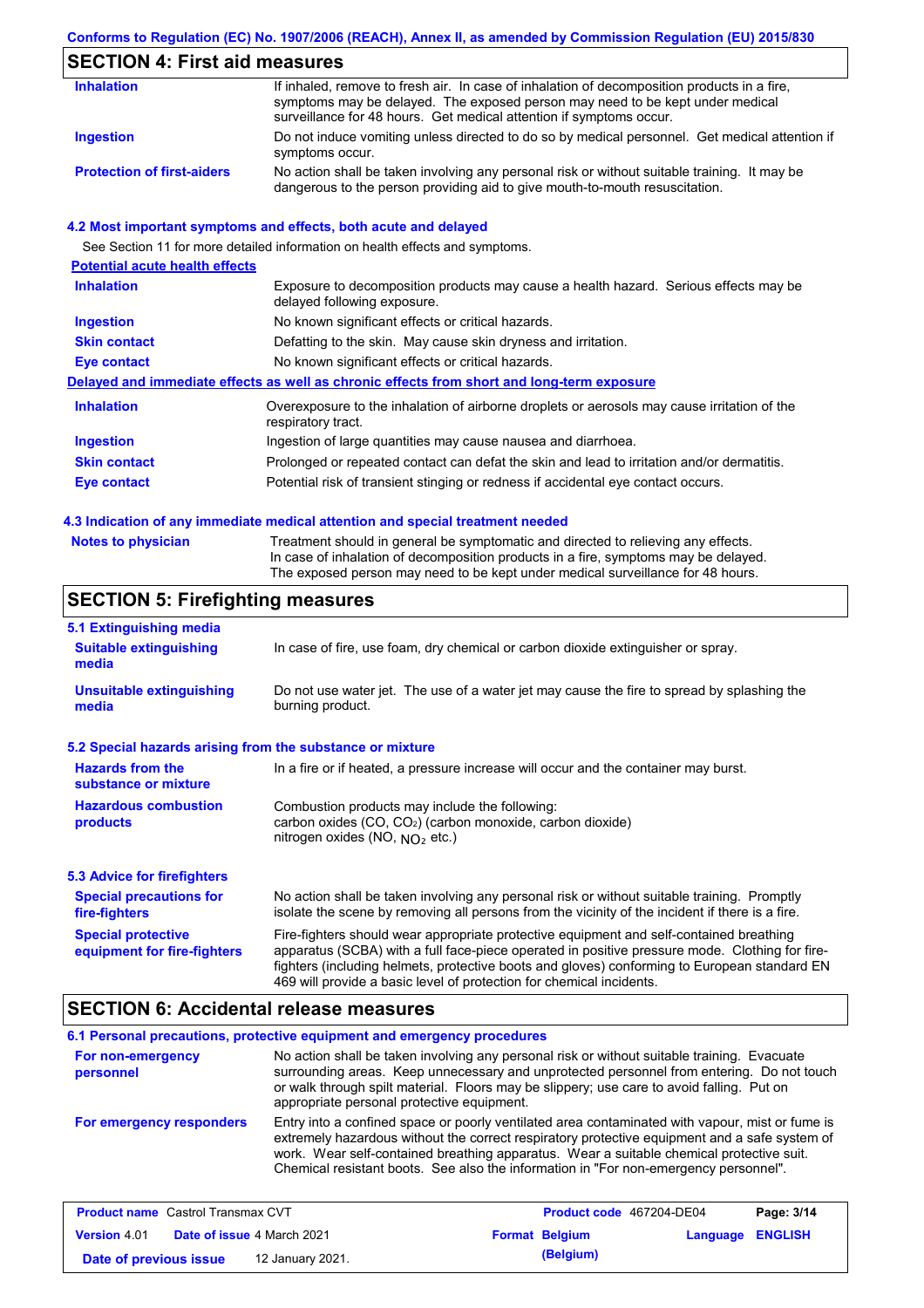## **SECTION 6: Accidental release measures**

| <b>6.2 Environmental</b><br><b>precautions</b> | Avoid dispersal of spilt material and runoff and contact with soil, waterways, drains and sewers.<br>Inform the relevant authorities if the product has caused environmental pollution (sewers,<br>waterways, soil or air).                                                                                                                                                                    |  |
|------------------------------------------------|------------------------------------------------------------------------------------------------------------------------------------------------------------------------------------------------------------------------------------------------------------------------------------------------------------------------------------------------------------------------------------------------|--|
|                                                | 6.3 Methods and material for containment and cleaning up                                                                                                                                                                                                                                                                                                                                       |  |
| <b>Small spill</b>                             | Stop leak if without risk. Move containers from spill area. Absorb with an inert material and<br>place in an appropriate waste disposal container. Dispose of via a licensed waste disposal<br>contractor.                                                                                                                                                                                     |  |
| Large spill                                    | Stop leak if without risk. Move containers from spill area. Prevent entry into sewers, water<br>courses, basements or confined areas. Contain and collect spillage with non-combustible,<br>absorbent material e.g. sand, earth, vermiculite or diatomaceous earth and place in container<br>for disposal according to local regulations. Dispose of via a licensed waste disposal contractor. |  |
| 6.4 Reference to other<br><b>sections</b>      | See Section 1 for emergency contact information.<br>See Section 5 for firefighting measures.<br>See Section 8 for information on appropriate personal protective equipment.<br>See Section 12 for environmental precautions.<br>See Section 13 for additional waste treatment information.                                                                                                     |  |

# **SECTION 7: Handling and storage**

| <b>Protective measures</b>                                                           | Put on appropriate personal protective equipment.                                                                                                                                                                                                                                                                                                                                                                                                                                        |
|--------------------------------------------------------------------------------------|------------------------------------------------------------------------------------------------------------------------------------------------------------------------------------------------------------------------------------------------------------------------------------------------------------------------------------------------------------------------------------------------------------------------------------------------------------------------------------------|
| <b>Advice on general</b><br>occupational hygiene                                     | Eating, drinking and smoking should be prohibited in areas where this material is handled.<br>stored and processed. Wash thoroughly after handling. Remove contaminated clothing and<br>protective equipment before entering eating areas. See also Section 8 for additional<br>information on hygiene measures.                                                                                                                                                                         |
| <b>7.2 Conditions for safe</b><br>storage, including any<br><b>incompatibilities</b> | Store in accordance with local requlations. Store in a dry, cool and well-ventilated area, away<br>from incompatible materials (see Section 10). Keep away from heat and direct sunlight. Keep<br>container tightly closed and sealed until ready for use. Containers that have been opened must<br>be carefully resealed and kept upright to prevent leakage. Store and use only in equipment/<br>containers designed for use with this product. Do not store in unlabelled containers. |
| <b>Not suitable</b>                                                                  | Prolonged exposure to elevated temperature.                                                                                                                                                                                                                                                                                                                                                                                                                                              |

**7.3 Specific end use(s) Recommendations**

See section 1.2 and Exposure scenarios in annex, if applicable.

### **SECTION 8: Exposure controls/personal protection**

### **8.1 Control parameters**

**Occupational exposure limits**

| <b>Product/ingredient name</b>                                          | <b>Exposure limit values</b>                                                                                                                                                                                                  |
|-------------------------------------------------------------------------|-------------------------------------------------------------------------------------------------------------------------------------------------------------------------------------------------------------------------------|
| Distillates (petroleum), hydrotreated light paraffinic                  | Limit values (Belgium).<br>TWA: 5 mg/m <sup>3</sup> 8 hours. Issued/Revised: 10/2002 Form: Mist<br>STEL: 10 mg/m <sup>3</sup> 15 minutes. Issued/Revised: 10/2002 Form: Mist                                                  |
| Distillates (petroleum), hydrotreated heavy paraffinic                  | Limit values (Belgium).<br>TWA: 5 mg/m <sup>3</sup> 8 hours. Issued/Revised: 10/2002 Form: Mist<br>STEL: 10 mg/m <sup>3</sup> 15 minutes. Issued/Revised: 10/2002 Form: Mist                                                  |
| Lubricating oils (petroleum), C15-30, hydrotreated<br>neutral oil-based | Limit values (Belgium).                                                                                                                                                                                                       |
|                                                                         | TWA: 5 mg/m <sup>3</sup> 8 hours. Issued/Revised: 10/2002 Form: Mist<br>STEL: 10 mg/m <sup>3</sup> 15 minutes. Issued/Revised: 10/2002 Form: Mist                                                                             |
| Distillates (petroleum), hydrotreated light paraffinic                  | Limit values (Belgium).<br>TWA: 5 mg/m <sup>3</sup> 8 hours. Issued/Revised: 10/2002 Form: Mist<br>STEL: 10 mg/m <sup>3</sup> 15 minutes. Issued/Revised: 10/2002 Form: Mist                                                  |
|                                                                         | WILHER ESTRIK ∧FLT for contabilities in the second of the contability of the contract of the second to second be contabilities in the second of the second of the second of the second of the second of the second of the sec |

Whilst specific OELs for certain components may be shown in this section, other components may be present in any mist, vapour or dust produced. Therefore, the specific OELs may not be applicable to the product as a whole and are provided for guidance only.

| <b>Product name</b> Castrol Transmax CVT |  | Product code 467204-DE04          |  | Page: 4/14            |                         |  |
|------------------------------------------|--|-----------------------------------|--|-----------------------|-------------------------|--|
| <b>Version 4.01</b>                      |  | <b>Date of issue 4 March 2021</b> |  | <b>Format Belgium</b> | <b>Language ENGLISH</b> |  |
| Date of previous issue                   |  | 12 January 2021.                  |  | (Belgium)             |                         |  |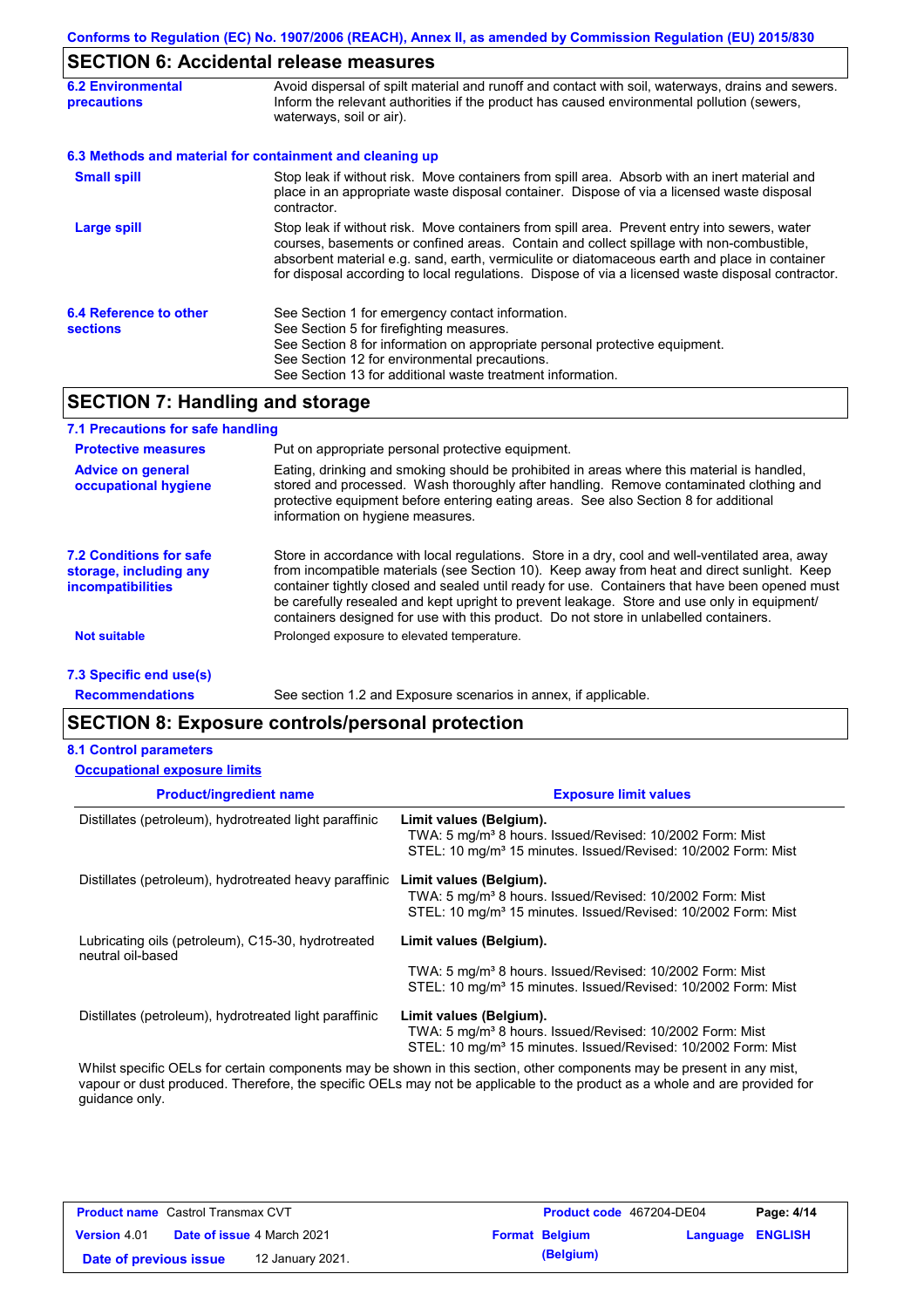# **SECTION 8: Exposure controls/personal protection**

| <b>Recommended monitoring</b><br>procedures                 |                                                           | If this product contains ingredients with exposure limits, personal, workplace atmosphere or<br>biological monitoring may be required to determine the effectiveness of the ventilation or other<br>control measures and/or the necessity to use respiratory protective equipment. Reference<br>should be made to monitoring standards, such as the following: European Standard EN 689<br>(Workplace atmospheres - Guidance for the assessment of exposure by inhalation to chemical<br>agents for comparison with limit values and measurement strategy) European Standard EN<br>14042 (Workplace atmospheres - Guide for the application and use of procedures for the<br>assessment of exposure to chemical and biological agents) European Standard EN 482<br>(Workplace atmospheres - General requirements for the performance of procedures for the<br>measurement of chemical agents) Reference to national guidance documents for methods for<br>the determination of hazardous substances will also be required. |                  |            |
|-------------------------------------------------------------|-----------------------------------------------------------|----------------------------------------------------------------------------------------------------------------------------------------------------------------------------------------------------------------------------------------------------------------------------------------------------------------------------------------------------------------------------------------------------------------------------------------------------------------------------------------------------------------------------------------------------------------------------------------------------------------------------------------------------------------------------------------------------------------------------------------------------------------------------------------------------------------------------------------------------------------------------------------------------------------------------------------------------------------------------------------------------------------------------|------------------|------------|
| <b>Derived No Effect Level</b><br>No DNELs/DMELs available. |                                                           |                                                                                                                                                                                                                                                                                                                                                                                                                                                                                                                                                                                                                                                                                                                                                                                                                                                                                                                                                                                                                            |                  |            |
| <b>Predicted No Effect Concentration</b>                    |                                                           |                                                                                                                                                                                                                                                                                                                                                                                                                                                                                                                                                                                                                                                                                                                                                                                                                                                                                                                                                                                                                            |                  |            |
| No PNECs available                                          |                                                           |                                                                                                                                                                                                                                                                                                                                                                                                                                                                                                                                                                                                                                                                                                                                                                                                                                                                                                                                                                                                                            |                  |            |
| <b>8.2 Exposure controls</b>                                |                                                           |                                                                                                                                                                                                                                                                                                                                                                                                                                                                                                                                                                                                                                                                                                                                                                                                                                                                                                                                                                                                                            |                  |            |
| <b>Appropriate engineering</b><br><b>controls</b>           | kept in good condition and properly maintained.           | Provide exhaust ventilation or other engineering controls to keep the relevant airborne<br>concentrations below their respective occupational exposure limits.<br>All activities involving chemicals should be assessed for their risks to health, to ensure<br>exposures are adequately controlled. Personal protective equipment should only be considered<br>after other forms of control measures (e.g. engineering controls) have been suitably evaluated.<br>Personal protective equipment should conform to appropriate standards, be suitable for use, be<br>Your supplier of personal protective equipment should be consulted for advice on selection and<br>appropriate standards. For further information contact your national organisation for standards.<br>The final choice of protective equipment will depend upon a risk assessment. It is important to<br>ensure that all items of personal protective equipment are compatible.                                                                       |                  |            |
| <b>Individual protection measures</b>                       |                                                           |                                                                                                                                                                                                                                                                                                                                                                                                                                                                                                                                                                                                                                                                                                                                                                                                                                                                                                                                                                                                                            |                  |            |
| <b>Hygiene measures</b>                                     |                                                           | Wash hands, forearms and face thoroughly after handling chemical products, before eating,<br>smoking and using the lavatory and at the end of the working period. Ensure that eyewash<br>stations and safety showers are close to the workstation location.                                                                                                                                                                                                                                                                                                                                                                                                                                                                                                                                                                                                                                                                                                                                                                |                  |            |
| <b>Respiratory protection</b>                               | of the working conditions.                                | In case of insufficient ventilation, wear suitable respiratory equipment.<br>The correct choice of respiratory protection depends upon the chemicals being handled, the<br>conditions of work and use, and the condition of the respiratory equipment. Safety procedures<br>should be developed for each intended application. Respiratory protection equipment should<br>therefore be chosen in consultation with the supplier/manufacturer and with a full assessment                                                                                                                                                                                                                                                                                                                                                                                                                                                                                                                                                    |                  |            |
| <b>Eye/face protection</b>                                  | Safety glasses with side shields.                         |                                                                                                                                                                                                                                                                                                                                                                                                                                                                                                                                                                                                                                                                                                                                                                                                                                                                                                                                                                                                                            |                  |            |
| <b>Skin protection</b>                                      |                                                           |                                                                                                                                                                                                                                                                                                                                                                                                                                                                                                                                                                                                                                                                                                                                                                                                                                                                                                                                                                                                                            |                  |            |
| <b>Hand protection</b>                                      | <b>General Information:</b>                               |                                                                                                                                                                                                                                                                                                                                                                                                                                                                                                                                                                                                                                                                                                                                                                                                                                                                                                                                                                                                                            |                  |            |
|                                                             |                                                           | Because specific work environments and material handling practices vary, safety procedures<br>should be developed for each intended application. The correct choice of protective gloves<br>depends upon the chemicals being handled, and the conditions of work and use. Most gloves<br>provide protection for only a limited time before they must be discarded and replaced (even the<br>best chemically resistant gloves will break down after repeated chemical exposures).                                                                                                                                                                                                                                                                                                                                                                                                                                                                                                                                           |                  |            |
|                                                             | a full assessment of the working conditions.              | Gloves should be chosen in consultation with the supplier / manufacturer and taking account of                                                                                                                                                                                                                                                                                                                                                                                                                                                                                                                                                                                                                                                                                                                                                                                                                                                                                                                             |                  |            |
|                                                             | Recommended: Nitrile gloves.<br><b>Breakthrough time:</b> |                                                                                                                                                                                                                                                                                                                                                                                                                                                                                                                                                                                                                                                                                                                                                                                                                                                                                                                                                                                                                            |                  |            |
|                                                             |                                                           | Breakthrough time data are generated by glove manufacturers under laboratory test conditions<br>and represent how long a glove can be expected to provide effective permeation resistance. It<br>is important when following breakthrough time recommendations that actual workplace<br>conditions are taken into account. Always consult with your glove supplier for up-to-date<br>technical information on breakthrough times for the recommended glove type.<br>Our recommendations on the selection of gloves are as follows:                                                                                                                                                                                                                                                                                                                                                                                                                                                                                         |                  |            |
|                                                             | Continuous contact:                                       |                                                                                                                                                                                                                                                                                                                                                                                                                                                                                                                                                                                                                                                                                                                                                                                                                                                                                                                                                                                                                            |                  |            |
|                                                             | can be obtained.                                          | Gloves with a minimum breakthrough time of 240 minutes, or >480 minutes if suitable gloves<br>If suitable gloves are not available to offer that level of protection, gloves with shorter<br>breakthrough times may be acceptable as long as appropriate glove maintenance and                                                                                                                                                                                                                                                                                                                                                                                                                                                                                                                                                                                                                                                                                                                                             |                  |            |
| <b>Product name</b> Castrol Transmax CVT                    |                                                           | Product code 467204-DE04                                                                                                                                                                                                                                                                                                                                                                                                                                                                                                                                                                                                                                                                                                                                                                                                                                                                                                                                                                                                   |                  | Page: 5/14 |
| <b>Version 4.01</b><br>Date of issue 4 March 2021           |                                                           | <b>Format Belgium</b>                                                                                                                                                                                                                                                                                                                                                                                                                                                                                                                                                                                                                                                                                                                                                                                                                                                                                                                                                                                                      | Language ENGLISH |            |
| Date of previous issue                                      | 12 January 2021.                                          | (Belgium)                                                                                                                                                                                                                                                                                                                                                                                                                                                                                                                                                                                                                                                                                                                                                                                                                                                                                                                                                                                                                  |                  |            |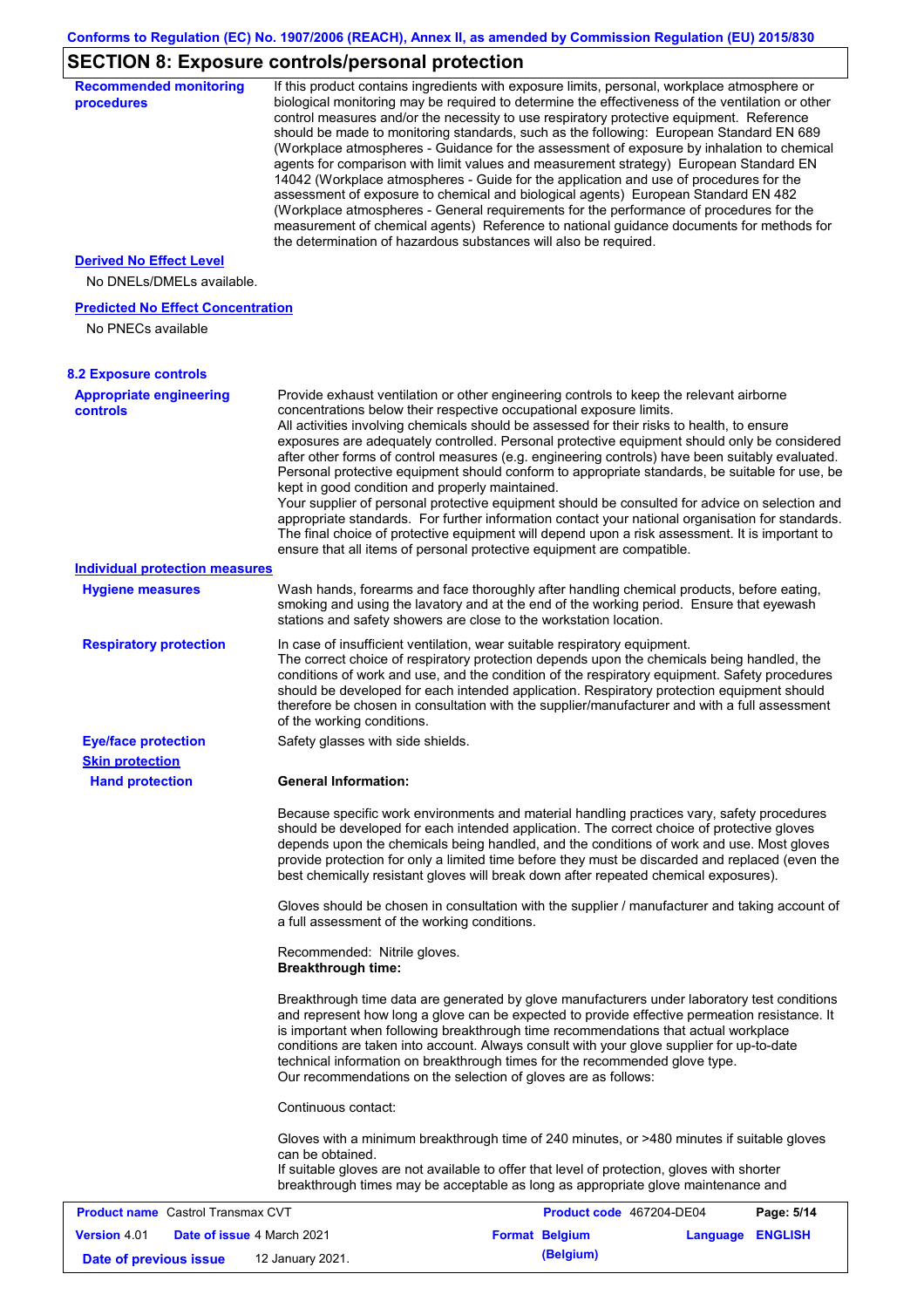# **SECTION 8: Exposure controls/personal protection**

replacement regimes are determined and adhered to.

Short-term / splash protection:

|                                                  | Recommended breakthrough times as above.<br>It is recognised that for short-term, transient exposures, gloves with shorter breakthrough times<br>may commonly be used. Therefore, appropriate maintenance and replacement regimes must<br>be determined and rigorously followed.                                                                                                                                                                                                                                                                                                                                                                                                      |
|--------------------------------------------------|---------------------------------------------------------------------------------------------------------------------------------------------------------------------------------------------------------------------------------------------------------------------------------------------------------------------------------------------------------------------------------------------------------------------------------------------------------------------------------------------------------------------------------------------------------------------------------------------------------------------------------------------------------------------------------------|
|                                                  | <b>Glove Thickness:</b>                                                                                                                                                                                                                                                                                                                                                                                                                                                                                                                                                                                                                                                               |
|                                                  | For general applications, we recommend gloves with a thickness typically greater than 0.35 mm.                                                                                                                                                                                                                                                                                                                                                                                                                                                                                                                                                                                        |
|                                                  | It should be emphasised that glove thickness is not necessarily a good predictor of glove<br>resistance to a specific chemical, as the permeation efficiency of the glove will be dependent<br>on the exact composition of the glove material. Therefore, glove selection should also be based<br>on consideration of the task requirements and knowledge of breakthrough times.<br>Glove thickness may also vary depending on the glove manufacturer, the glove type and the<br>glove model. Therefore, the manufacturers' technical data should always be taken into account<br>to ensure selection of the most appropriate glove for the task.                                     |
|                                                  | Note: Depending on the activity being conducted, gloves of varying thickness may be required<br>for specific tasks. For example:                                                                                                                                                                                                                                                                                                                                                                                                                                                                                                                                                      |
|                                                  | • Thinner gloves (down to 0.1 mm or less) may be required where a high degree of manual<br>dexterity is needed. However, these gloves are only likely to give short duration protection and<br>would normally be just for single use applications, then disposed of.                                                                                                                                                                                                                                                                                                                                                                                                                  |
|                                                  | • Thicker gloves (up to 3 mm or more) may be required where there is a mechanical (as well<br>as a chemical) risk i.e. where there is abrasion or puncture potential.                                                                                                                                                                                                                                                                                                                                                                                                                                                                                                                 |
| <b>Skin and body</b>                             | Use of protective clothing is good industrial practice.<br>Personal protective equipment for the body should be selected based on the task being<br>performed and the risks involved and should be approved by a specialist before handling this<br>product.<br>Cotton or polyester/cotton overalls will only provide protection against light superficial<br>contamination that will not soak through to the skin. Overalls should be laundered on a regular<br>basis. When the risk of skin exposure is high (e.g. when cleaning up spillages or if there is a<br>risk of splashing) then chemical resistant aprons and/or impervious chemical suits and boots<br>will be required. |
| <b>Refer to standards:</b>                       | Respiratory protection: EN 529<br>Gloves: EN 420, EN 374<br>Eye protection: EN 166<br>Filtering half-mask: EN 149<br>Filtering half-mask with valve: EN 405<br>Half-mask: EN 140 plus filter<br>Full-face mask: EN 136 plus filter<br>Particulate filters: EN 143<br>Gas/combined filters: EN 14387                                                                                                                                                                                                                                                                                                                                                                                   |
| <b>Environmental exposure</b><br><b>controls</b> | Emissions from ventilation or work process equipment should be checked to ensure they<br>comply with the requirements of environmental protection legislation. In some cases, fume<br>scrubbers, filters or engineering modifications to the process equipment will be necessary to<br>reduce emissions to acceptable levels.                                                                                                                                                                                                                                                                                                                                                         |
|                                                  | <b>SECTION 9: Physical and chemical properties</b>                                                                                                                                                                                                                                                                                                                                                                                                                                                                                                                                                                                                                                    |

| <b>Appearance</b>                                 |                  |                          |          |                |
|---------------------------------------------------|------------------|--------------------------|----------|----------------|
| <b>Physical state</b>                             | Liquid.          |                          |          |                |
| <b>Colour</b>                                     | Red.             |                          |          |                |
| <b>Odour</b>                                      | Not available.   |                          |          |                |
| <b>Odour threshold</b>                            | Not available.   |                          |          |                |
| pH                                                | Not applicable.  |                          |          |                |
| <b>Melting point/freezing point</b>               | Not available.   |                          |          |                |
| Initial boiling point and boiling<br>range        | Not available.   |                          |          |                |
| <b>Pour point</b>                                 | -45 $^{\circ}$ C |                          |          |                |
| <b>Product name</b> Castrol Transmax CVT          |                  | Product code 467204-DE04 |          | Page: 6/14     |
| <b>Version 4.01</b><br>Date of issue 4 March 2021 |                  | <b>Format Belgium</b>    | Language | <b>ENGLISH</b> |
| Date of previous issue                            | 12 January 2021. | (Belgium)                |          |                |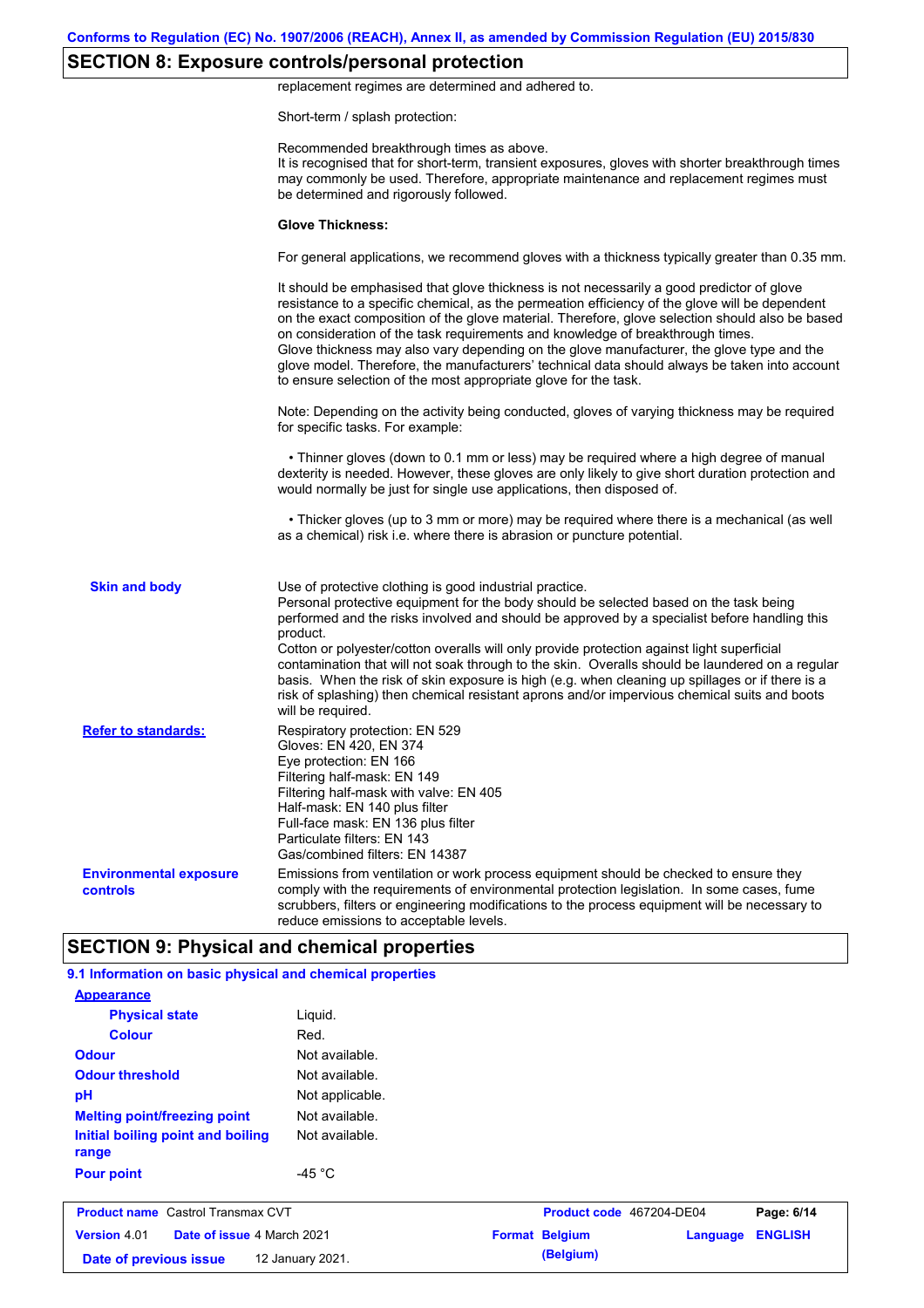# **SECTION 9: Physical and chemical properties**

| <b>Flash point</b>                                     | Open cup: >160°C (>320°F) [Cleveland.]                                                                                                   |
|--------------------------------------------------------|------------------------------------------------------------------------------------------------------------------------------------------|
| <b>Evaporation rate</b>                                | Not available.                                                                                                                           |
| <b>Flammability (solid, gas)</b>                       | Not available.                                                                                                                           |
| <b>Upper/lower flammability or</b><br>explosive limits | Not available.                                                                                                                           |
| <b>Vapour pressure</b>                                 | Not available.                                                                                                                           |
| <b>Vapour density</b>                                  | Not available.                                                                                                                           |
| <b>Relative density</b>                                | Not available.                                                                                                                           |
| <b>Density</b>                                         | $<$ 1000 kg/m <sup>3</sup> (<1 g/cm <sup>3</sup> ) at 15 <sup>°</sup> C                                                                  |
| <b>Solubility(ies)</b>                                 | insoluble in water.                                                                                                                      |
| <b>Partition coefficient: n-octanol/</b><br>water      | Not available.                                                                                                                           |
| <b>Auto-ignition temperature</b>                       | Not available.                                                                                                                           |
| <b>Decomposition temperature</b>                       | Not available.                                                                                                                           |
| <b>Viscosity</b>                                       | Kinematic: 33.81 mm <sup>2</sup> /s (33.81 cSt) at $40^{\circ}$ C<br>Kinematic: 7.146 mm <sup>2</sup> /s (7.146 cSt) at 100 $^{\circ}$ C |
| <b>Explosive properties</b>                            | Not available.                                                                                                                           |
| <b>Oxidising properties</b>                            | Not available.                                                                                                                           |

### **9.2 Other information**

No additional information.

| <b>SECTION 10: Stability and reactivity</b>       |                                                                                                                                                                         |  |  |  |
|---------------------------------------------------|-------------------------------------------------------------------------------------------------------------------------------------------------------------------------|--|--|--|
| <b>10.1 Reactivity</b>                            | No specific test data available for this product. Refer to Conditions to avoid and Incompatible<br>materials for additional information.                                |  |  |  |
| <b>10.2 Chemical stability</b>                    | The product is stable.                                                                                                                                                  |  |  |  |
| <b>10.3 Possibility of</b><br>hazardous reactions | Under normal conditions of storage and use, hazardous reactions will not occur.<br>Under normal conditions of storage and use, hazardous polymerisation will not occur. |  |  |  |
| <b>10.4 Conditions to avoid</b>                   | Avoid all possible sources of ignition (spark or flame).                                                                                                                |  |  |  |
| <b>10.5 Incompatible materials</b>                | Reactive or incompatible with the following materials: oxidising materials.                                                                                             |  |  |  |
| <b>10.6 Hazardous</b><br>decomposition products   | Under normal conditions of storage and use, hazardous decomposition products should not be<br>produced.                                                                 |  |  |  |

# **SECTION 11: Toxicological information**

| 11.1 Information on toxicological effects          |                                                                                                                             |
|----------------------------------------------------|-----------------------------------------------------------------------------------------------------------------------------|
| <b>Acute toxicity estimates</b>                    |                                                                                                                             |
| Not available.                                     |                                                                                                                             |
| <b>Information on likely</b><br>routes of exposure | Routes of entry anticipated: Dermal, Inhalation.                                                                            |
| <b>Potential acute health effects</b>              |                                                                                                                             |
| <b>Inhalation</b>                                  | Exposure to decomposition products may cause a health hazard. Serious effects may be<br>delayed following exposure.         |
| Ingestion                                          | No known significant effects or critical hazards.                                                                           |
| <b>Skin contact</b>                                | Defatting to the skin. May cause skin dryness and irritation.                                                               |
| Eye contact                                        | No known significant effects or critical hazards.                                                                           |
|                                                    | Symptoms related to the physical, chemical and toxicological characteristics                                                |
| <b>Inhalation</b>                                  | May be harmful by inhalation if exposure to vapour, mists or fumes resulting from thermal<br>decomposition products occurs. |
| Ingestion                                          | No specific data.                                                                                                           |
| <b>Skin contact</b>                                | Adverse symptoms may include the following:<br>irritation<br>dryness<br>cracking                                            |
|                                                    |                                                                                                                             |

| <b>Product name</b> Castrol Transmax CVT |  | <b>Product code</b> 467204-DE04   |  | Page: 7/14            |                  |  |
|------------------------------------------|--|-----------------------------------|--|-----------------------|------------------|--|
| <b>Version 4.01</b>                      |  | <b>Date of issue 4 March 2021</b> |  | <b>Format Belgium</b> | Language ENGLISH |  |
| Date of previous issue                   |  | 12 January 2021.                  |  | (Belgium)             |                  |  |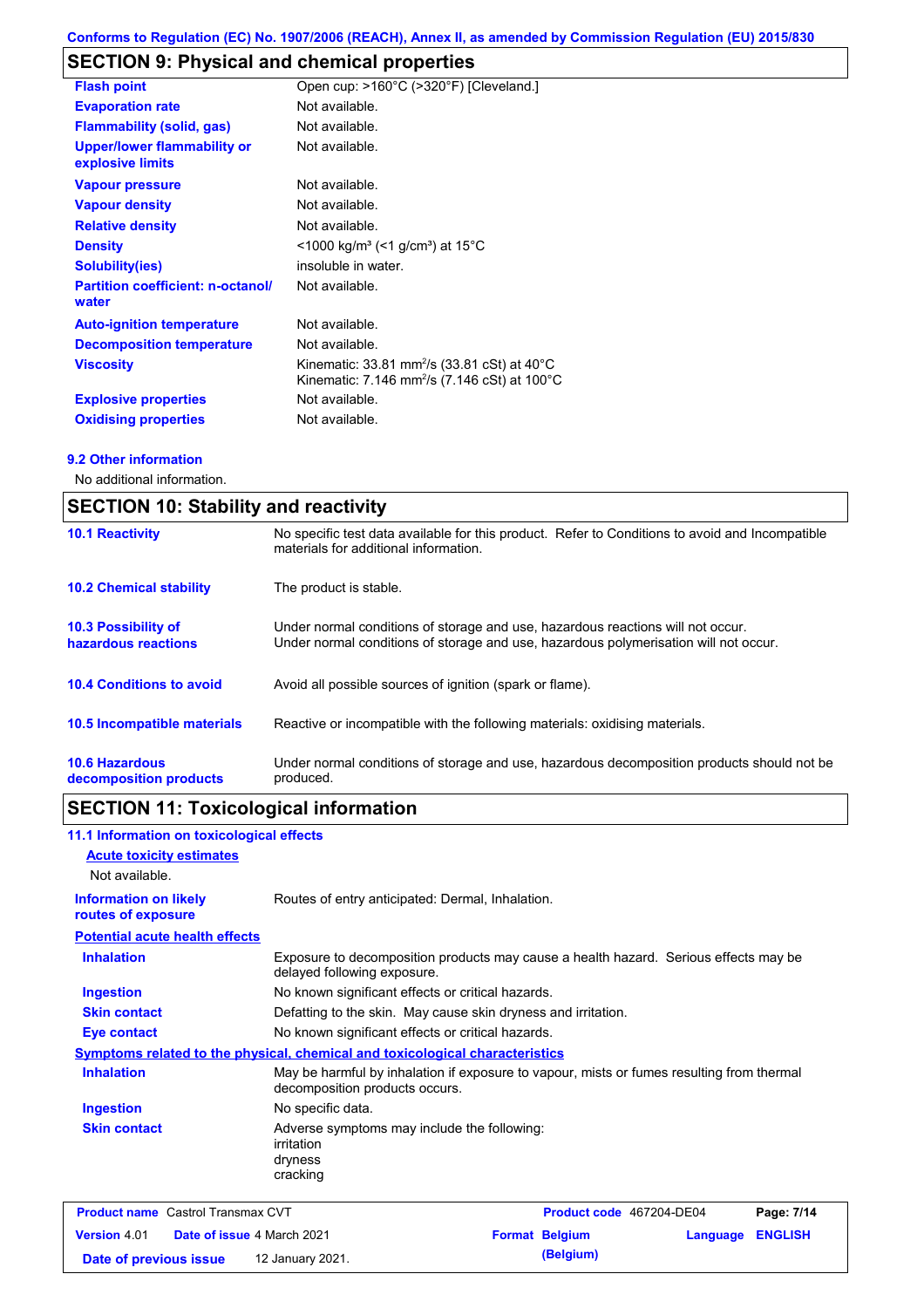## **SECTION 11: Toxicological information**

| <b>Eye contact</b>                      | No specific data.                                                                                                 |
|-----------------------------------------|-------------------------------------------------------------------------------------------------------------------|
|                                         | Delayed and immediate effects as well as chronic effects from short and long-term exposure                        |
| <b>Inhalation</b>                       | Overexposure to the inhalation of airborne droplets or aerosols may cause irritation of the<br>respiratory tract. |
| <b>Ingestion</b>                        | Ingestion of large quantities may cause nausea and diarrhoea.                                                     |
| <b>Skin contact</b>                     | Prolonged or repeated contact can defat the skin and lead to irritation and/or dermatitis.                        |
| <b>Eye contact</b>                      | Potential risk of transient stinging or redness if accidental eye contact occurs.                                 |
| <b>Potential chronic health effects</b> |                                                                                                                   |
| <b>General</b>                          | No known significant effects or critical hazards.                                                                 |
| <b>Carcinogenicity</b>                  | No known significant effects or critical hazards.                                                                 |
| <b>Mutagenicity</b>                     | No known significant effects or critical hazards.                                                                 |
| <b>Developmental effects</b>            | No known significant effects or critical hazards.                                                                 |
| <b>Fertility effects</b>                | No known significant effects or critical hazards.                                                                 |

## **SECTION 12: Ecological information**

```
12.1 Toxicity
```
**Environmental hazards** Not classified as dangerous

### **12.2 Persistence and degradability**

Not expected to be rapidly degradable.

### **12.3 Bioaccumulative potential**

This product is not expected to bioaccumulate through food chains in the environment.

| <b>12.4 Mobility in soil</b>                            |                                                                      |
|---------------------------------------------------------|----------------------------------------------------------------------|
| <b>Soil/water partition</b><br><b>coefficient (Koc)</b> | Not available.                                                       |
| <b>Mobility</b>                                         | Spillages may penetrate the soil causing ground water contamination. |

#### **12.5 Results of PBT and vPvB assessment**

Product does not meet the criteria for PBT or vPvB according to Regulation (EC) No. 1907/2006, Annex XIII.

| CECTION 42. Dianopol considerations |                                                                                                                           |  |
|-------------------------------------|---------------------------------------------------------------------------------------------------------------------------|--|
| <b>Other ecological information</b> | Spills may form a film on water surfaces causing physical damage to organisms. Oxygen<br>transfer could also be impaired. |  |
| 12.6 Other adverse effects          |                                                                                                                           |  |

### **SECTION 13: Disposal considerations**

| 13.1 Waste treatment methods |                                                                                                                                                                      |
|------------------------------|----------------------------------------------------------------------------------------------------------------------------------------------------------------------|
| <b>Product</b>               |                                                                                                                                                                      |
| <b>Methods of disposal</b>   | Where possible, arrange for product to be recycled. Dispose of via an authorised person/<br>licensed waste disposal contractor in accordance with local regulations. |
| <b>Hazardous waste</b>       | Yes.                                                                                                                                                                 |

### **European waste catalogue (EWC)**

| Waste code | <b>Waste designation</b>                                        |
|------------|-----------------------------------------------------------------|
| 13 02 05*  | mineral-based non-chlorinated engine, gear and lubricating oils |

However, deviation from the intended use and/or the presence of any potential contaminants may require an alternative waste disposal code to be assigned by the end user.

| <b>Packaging</b>           |                                                                                                                                                                                                                                                                                                                                                                                                                                                                                                 |
|----------------------------|-------------------------------------------------------------------------------------------------------------------------------------------------------------------------------------------------------------------------------------------------------------------------------------------------------------------------------------------------------------------------------------------------------------------------------------------------------------------------------------------------|
| <b>Methods of disposal</b> | Where possible, arrange for product to be recycled. Dispose of via an authorised person/<br>licensed waste disposal contractor in accordance with local regulations.                                                                                                                                                                                                                                                                                                                            |
| <b>Special precautions</b> | This material and its container must be disposed of in a safe way. Care should be taken when<br>handling emptied containers that have not been cleaned or rinsed out. Empty containers or<br>liners may retain some product residues. Empty containers represent a fire hazard as they may<br>contain flammable product residues and vapour. Never weld, solder or braze empty containers.<br>Avoid dispersal of spilt material and runoff and contact with soil, waterways, drains and sewers. |
| <b>References</b>          | Commission 2014/955/EU<br>Directive 2008/98/EC                                                                                                                                                                                                                                                                                                                                                                                                                                                  |

| <b>Product name</b> Castrol Transmax CVT |                                   |                  | Product code 467204-DE04 |                       | Page: 8/14       |  |
|------------------------------------------|-----------------------------------|------------------|--------------------------|-----------------------|------------------|--|
| <b>Version 4.01</b>                      | <b>Date of issue 4 March 2021</b> |                  |                          | <b>Format Belgium</b> | Language ENGLISH |  |
| Date of previous issue                   |                                   | 12 January 2021. |                          | (Belgium)             |                  |  |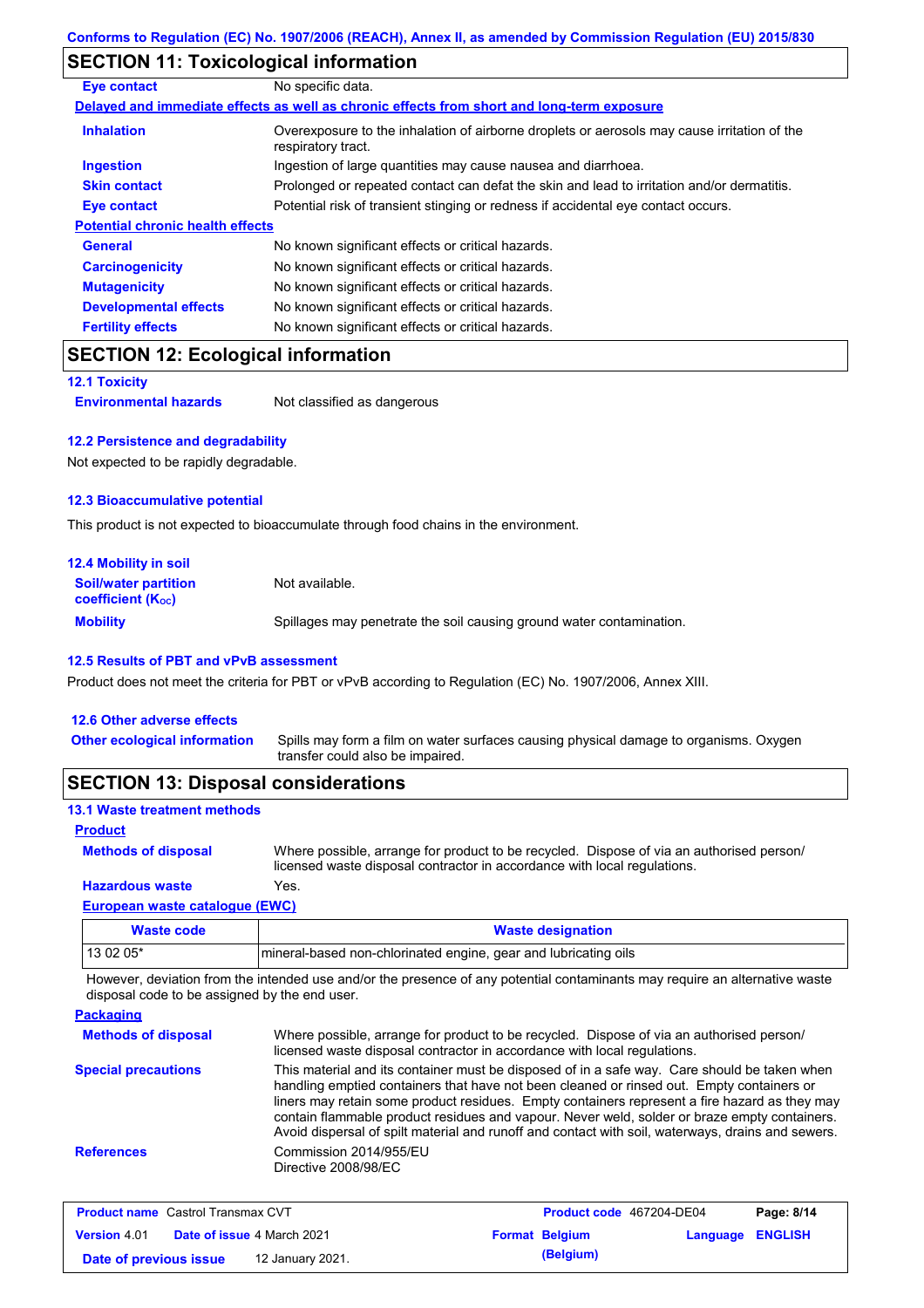#### - - - - - - - - - Not regulated. Not regulated. Not regulated. - - - **SECTION 14: Transport information ADR/RID IMDG IATA 14.1 UN number 14.2 UN proper shipping name 14.3 Transport hazard class(es) 14.4 Packing group ADN Additional information 14.5 Environmental hazards** No. 1988 | No. 1989 | No. 1989 | No. 1989 | No. 1989 | No. 1989 | No. 1989 | No. 1989 | No. 1989 | No. 1989 | Not regulated. - -<br>No. - -

**14.6 Special precautions for user** Not available.

**14.7 Transport in bulk according to IMO instruments**

Not available.

## **SECTION 15: Regulatory information**

**Other regulations REACH Status** The company, as identified in Section 1, sells this product in the EU in compliance with the current requirements of REACH. **15.1 Safety, health and environmental regulations/legislation specific for the substance or mixture EU Regulation (EC) No. 1907/2006 (REACH) Annex XIV - List of substances subject to authorisation Substances of very high concern** None of the components are listed. At least one component is not listed. At least one component is not listed in DSL but all such components are listed in NDSL. All components are listed or exempted. At least one component is not listed. All components are active or exempted. At least one component is not listed. All components are listed or exempted. **United States inventory (TSCA 8b) Australia inventory (AICS) Canada inventory China inventory (IECSC) Japan inventory (ENCS) Korea inventory (KECI) Philippines inventory (PICCS) Taiwan Chemical Substances Inventory (TCSI)** All components are listed or exempted. **Ozone depleting substances (1005/2009/EU)** Not listed. **Prior Informed Consent (PIC) (649/2012/EU)** None of the components are listed. **Annex XIV EU Regulation (EC) No. 1907/2006 (REACH) Annex XVII - Restrictions on the manufacture, placing on the market and use of certain dangerous substances, mixtures and articles** Not applicable.

| <b>Product name</b> Castrol Transmax CVT |  |                                   | Product code 467204-DE04 |                       | Page: 9/14              |  |
|------------------------------------------|--|-----------------------------------|--------------------------|-----------------------|-------------------------|--|
| <b>Version 4.01</b>                      |  | <b>Date of issue 4 March 2021</b> |                          | <b>Format Belgium</b> | <b>Language ENGLISH</b> |  |
| Date of previous issue                   |  | 12 January 2021.                  |                          | (Belgium)             |                         |  |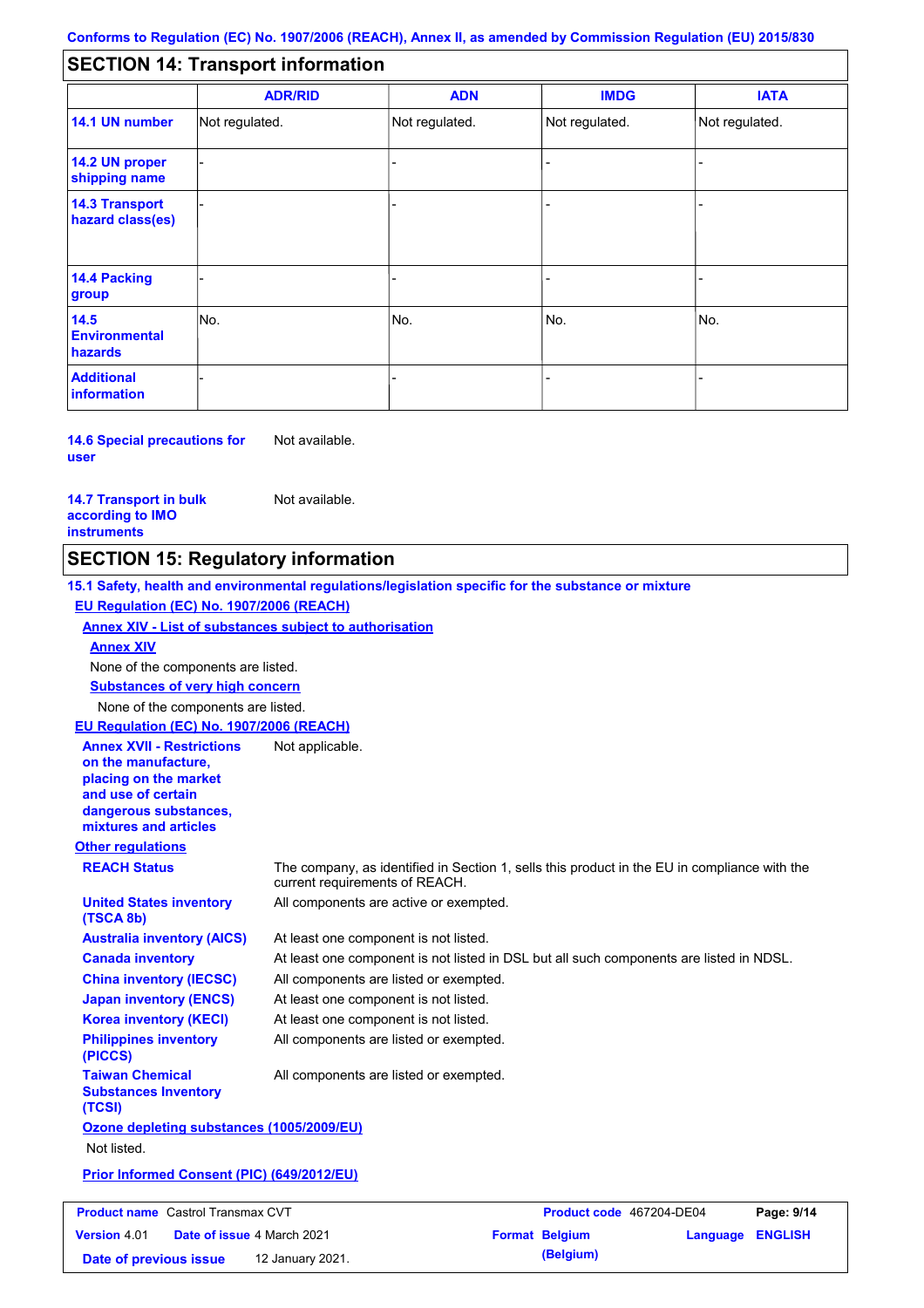## **SECTION 15: Regulatory information**

Not listed.

**EU - Water framework directive - Priority substances**

None of the components are listed.

**Seveso Directive**

This product is not controlled under the Seveso Directive.

| <b>15.2 Chemical safety</b> | A Chemical Safety Assessment has been carried out for one or more of the substances within  |
|-----------------------------|---------------------------------------------------------------------------------------------|
| assessment                  | this mixture. A Chemical Safety Assessment has not been carried out for the mixture itself. |

## **SECTION 16: Other information**

| <b>Abbreviations and acronyms</b> | ADN = European Provisions concerning the International Carriage of Dangerous Goods by                                        |
|-----------------------------------|------------------------------------------------------------------------------------------------------------------------------|
|                                   | Inland Waterway                                                                                                              |
|                                   | ADR = The European Agreement concerning the International Carriage of Dangerous Goods by                                     |
|                                   | Road                                                                                                                         |
|                                   | ATE = Acute Toxicity Estimate                                                                                                |
|                                   | <b>BCF</b> = Bioconcentration Factor                                                                                         |
|                                   | CAS = Chemical Abstracts Service<br>CLP = Classification, Labelling and Packaging Regulation [Regulation (EC) No. 1272/2008] |
|                                   |                                                                                                                              |
|                                   | CSA = Chemical Safety Assessment<br>CSR = Chemical Safety Report                                                             |
|                                   | DMEL = Derived Minimal Effect Level                                                                                          |
|                                   | DNEL = Derived No Effect Level                                                                                               |
|                                   | EINECS = European Inventory of Existing Commercial chemical Substances                                                       |
|                                   | ES = Exposure Scenario                                                                                                       |
|                                   | EUH statement = CLP-specific Hazard statement                                                                                |
|                                   | EWC = European Waste Catalogue                                                                                               |
|                                   | GHS = Globally Harmonized System of Classification and Labelling of Chemicals                                                |
|                                   | IATA = International Air Transport Association                                                                               |
|                                   | IBC = Intermediate Bulk Container                                                                                            |
|                                   | IMDG = International Maritime Dangerous Goods                                                                                |
|                                   | LogPow = logarithm of the octanol/water partition coefficient                                                                |
|                                   | MARPOL = International Convention for the Prevention of Pollution From Ships, 1973 as                                        |
|                                   | modified by the Protocol of 1978. ("Marpol" = marine pollution)                                                              |
|                                   | OECD = Organisation for Economic Co-operation and Development                                                                |
|                                   | PBT = Persistent, Bioaccumulative and Toxic                                                                                  |
|                                   | PNEC = Predicted No Effect Concentration                                                                                     |
|                                   | REACH = Registration, Evaluation, Authorisation and Restriction of Chemicals Regulation                                      |
|                                   | [Regulation (EC) No. 1907/2006]                                                                                              |
|                                   | RID = The Regulations concerning the International Carriage of Dangerous Goods by Rail                                       |
|                                   | RRN = REACH Registration Number                                                                                              |
|                                   | SADT = Self-Accelerating Decomposition Temperature                                                                           |
|                                   | SVHC = Substances of Very High Concern                                                                                       |
|                                   | STOT-RE = Specific Target Organ Toxicity - Repeated Exposure                                                                 |
|                                   | STOT-SE = Specific Target Organ Toxicity - Single Exposure                                                                   |
|                                   | TWA = Time weighted average                                                                                                  |
|                                   | $UN = United Nations$                                                                                                        |
|                                   | UVCB = Complex hydrocarbon substance                                                                                         |
|                                   | VOC = Volatile Organic Compound                                                                                              |
|                                   | vPvB = Very Persistent and Very Bioaccumulative                                                                              |
|                                   | Varies = may contain one or more of the following 64741-88-4 / RRN 01-2119488706-23,                                         |
|                                   | 64741-89-5 / RRN 01-2119487067-30, 64741-95-3 / RRN 01-2119487081-40, 64741-96-4/ RRN                                        |
|                                   | 01-2119483621-38, 64742-01-4 / RRN 01-2119488707-21, 64742-44-5 / RRN                                                        |
|                                   | 01-2119985177-24, 64742-45-6, 64742-52-5 / RRN 01-2119467170-45, 64742-53-6 / RRN                                            |
|                                   | 01-2119480375-34, 64742-54-7 / RRN 01-2119484627-25, 64742-55-8 / RRN                                                        |
|                                   | 01-2119487077-29, 64742-56-9 / RRN 01-2119480132-48, 64742-57-0 / RRN                                                        |
|                                   | 01-2119489287-22, 64742-58-1, 64742-62-7 / RRN 01-2119480472-38, 64742-63-8,                                                 |
|                                   | 64742-65-0 / RRN 01-2119471299-27, 64742-70-7 / RRN 01-2119487080-42, 72623-85-9 /                                           |
|                                   | RRN 01-2119555262-43, 72623-86-0 / RRN 01-2119474878-16, 72623-87-1 / RRN                                                    |
|                                   | 01-2119474889-13                                                                                                             |

**Procedure used to derive the classification according to Regulation (EC) No. 1272/2008 [CLP/GHS]**

| <b>Classification</b>                                                              |  | <b>Justification</b>                                                            |          |                |
|------------------------------------------------------------------------------------|--|---------------------------------------------------------------------------------|----------|----------------|
| Not classified.                                                                    |  |                                                                                 |          |                |
| <b>Full text of abbreviated H</b><br>H <sub>304</sub><br>H319<br><b>statements</b> |  | May be fatal if swallowed and enters airways.<br>Causes serious eye irritation. |          |                |
| <b>Product name</b> Castrol Transmax CVT                                           |  | Product code 467204-DE04                                                        |          | Page: 10/14    |
| <b>Version 4.01</b><br>Date of issue 4 March 2021                                  |  | <b>Format Belgium</b>                                                           | Language | <b>ENGLISH</b> |
| 12 January 2021.<br>Date of previous issue                                         |  | (Belgium)                                                                       |          |                |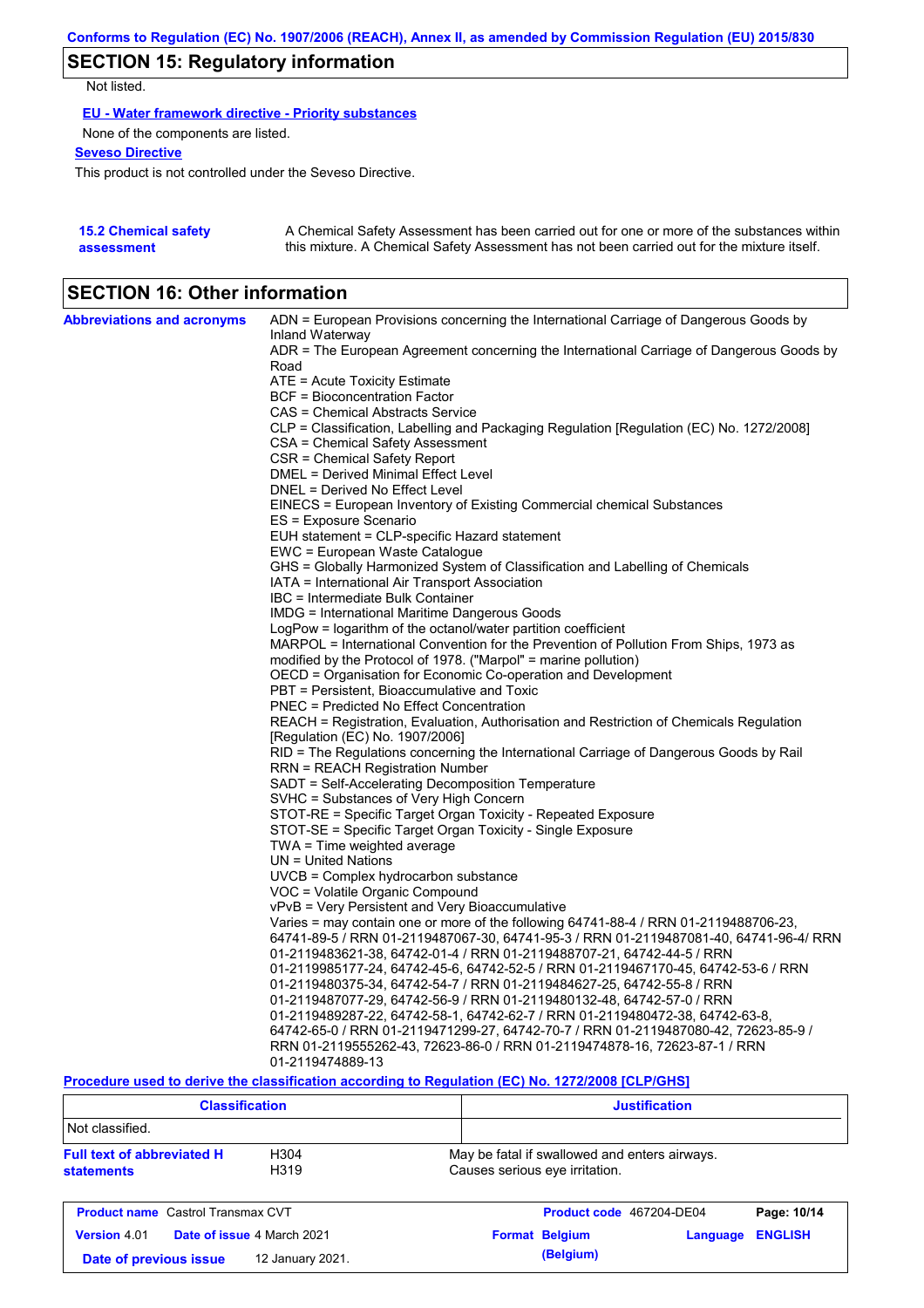## **SECTION 16: Other information**

| <b>Full text of classifications</b><br><b>[CLP/GHS]</b> | Asp. Tox. 1<br>Eve Irrit. 2 | <b>ASPIRATION HAZARD - Category 1</b><br>SERIOUS EYE DAMAGE/EYE IRRITATION - Category 2 |
|---------------------------------------------------------|-----------------------------|-----------------------------------------------------------------------------------------|
| <b>History</b>                                          |                             |                                                                                         |
| Date of issue/ Date of<br><b>revision</b>               | 04/03/2021.                 |                                                                                         |
| Date of previous issue                                  | 12/01/2021.                 |                                                                                         |
| <b>Prepared by</b>                                      | <b>Product Stewardship</b>  |                                                                                         |
|                                                         |                             |                                                                                         |

#### **Indicates information that has changed from previously issued version.**

#### **Notice to reader**

All reasonably practicable steps have been taken to ensure this data sheet and the health, safety and environmental information contained in it is accurate as of the date specified below. No warranty or representation, express or implied is made as to the accuracy or completeness of the data and information in this data sheet.

The data and advice given apply when the product is sold for the stated application or applications. You should not use the product other than for the stated application or applications without seeking advice from BP Group.

It is the user's obligation to evaluate and use this product safely and to comply with all applicable laws and regulations. The BP Group shall not be responsible for any damage or injury resulting from use, other than the stated product use of the material, from any failure to adhere to recommendations, or from any hazards inherent in the nature of the material. Purchasers of the product for supply to a third party for use at work, have a duty to take all necessary steps to ensure that any person handling or using the product is provided with the information in this sheet. Employers have a duty to tell employees and others who may be affected of any hazards described in this sheet and of any precautions that should be taken. You can contact the BP Group to ensure that this document is the most current available. Alteration of this document is strictly prohibited.

| <b>Product name</b> Castrol Transmax CVT |                                   |                  | <b>Product code</b> 467204-DE04 |                       | Page: 11/14             |  |
|------------------------------------------|-----------------------------------|------------------|---------------------------------|-----------------------|-------------------------|--|
| <b>Version 4.01</b>                      | <b>Date of issue 4 March 2021</b> |                  |                                 | <b>Format Belgium</b> | <b>Language ENGLISH</b> |  |
| Date of previous issue                   |                                   | 12 January 2021. |                                 | (Belgium)             |                         |  |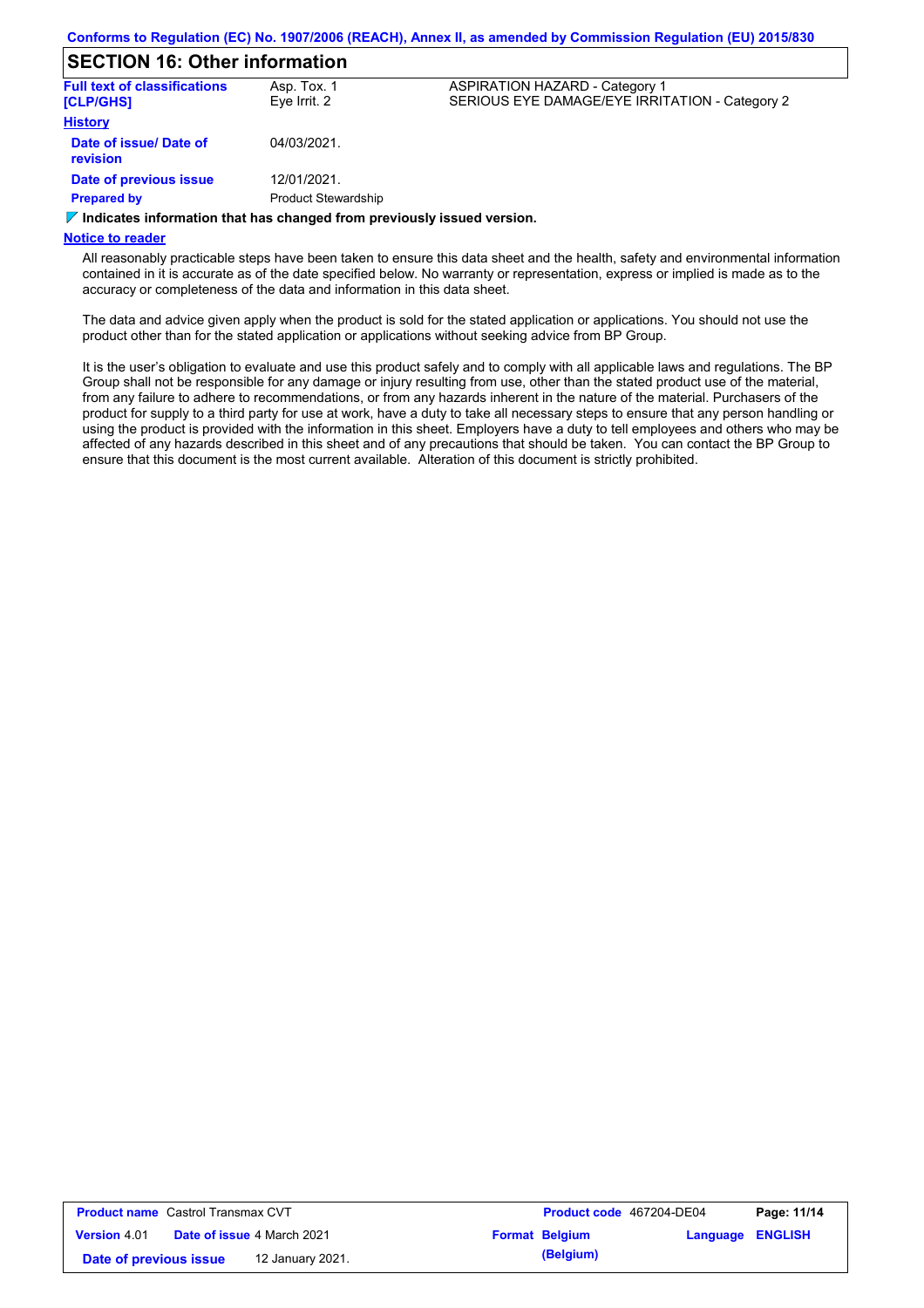| <b>Product name</b> Castrol Transmax CVT |  |                                   |  | Product code 467204-DE04 | Page: 12/14             |  |
|------------------------------------------|--|-----------------------------------|--|--------------------------|-------------------------|--|
| <b>Version 4.01</b>                      |  | <b>Date of issue 4 March 2021</b> |  | <b>Format Belgium</b>    | <b>Language ENGLISH</b> |  |
| Date of previous issue                   |  | 12 January 2021.                  |  | (Belgium)                |                         |  |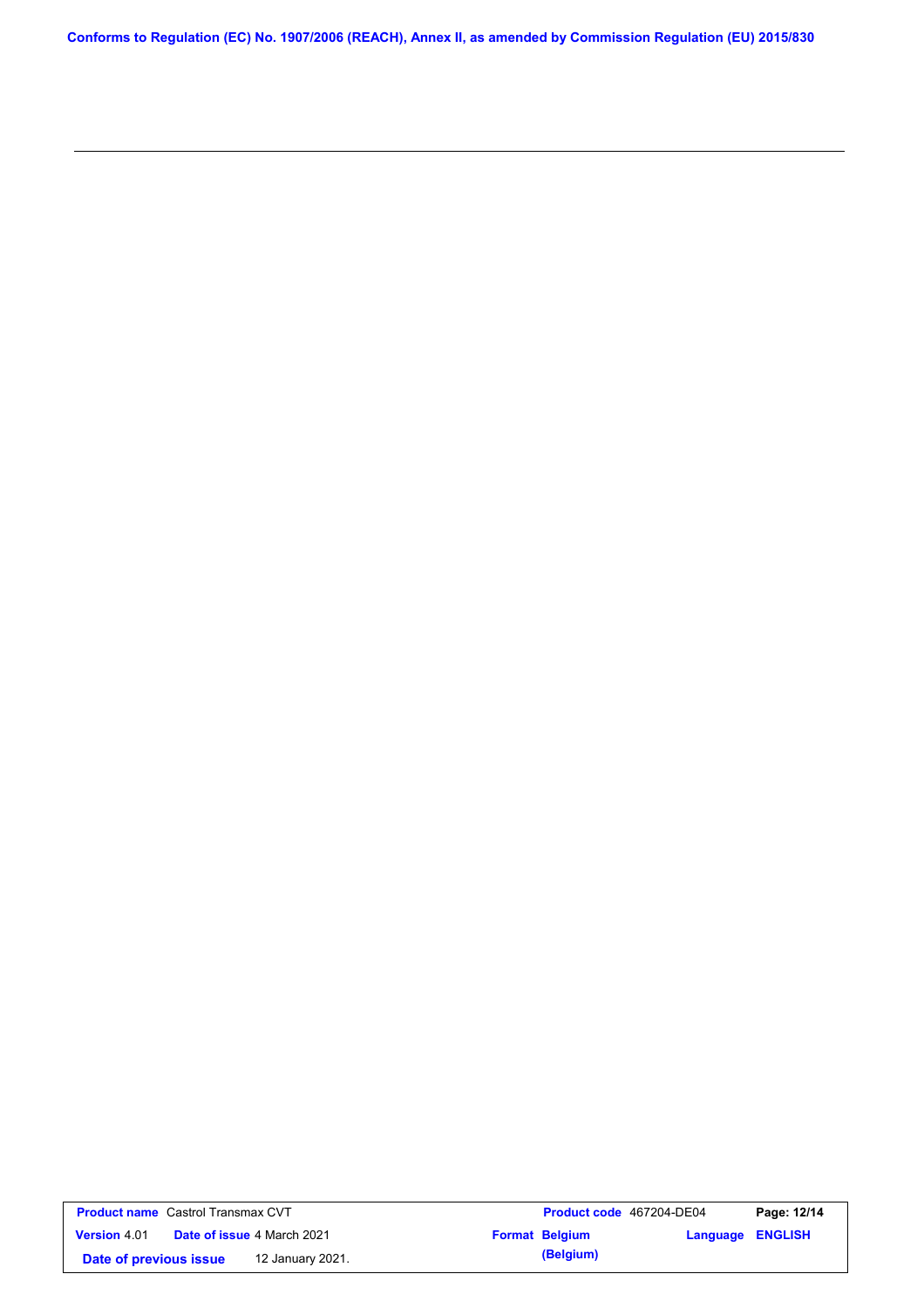| <b>Product name</b> Castrol Transmax CVT |  |                                   | Product code 467204-DE04 | Page: 13/14           |                  |
|------------------------------------------|--|-----------------------------------|--------------------------|-----------------------|------------------|
| <b>Version 4.01</b>                      |  | <b>Date of issue 4 March 2021</b> |                          | <b>Format Belgium</b> | Language ENGLISH |
| Date of previous issue                   |  | 12 January 2021.                  |                          | (Belgium)             |                  |